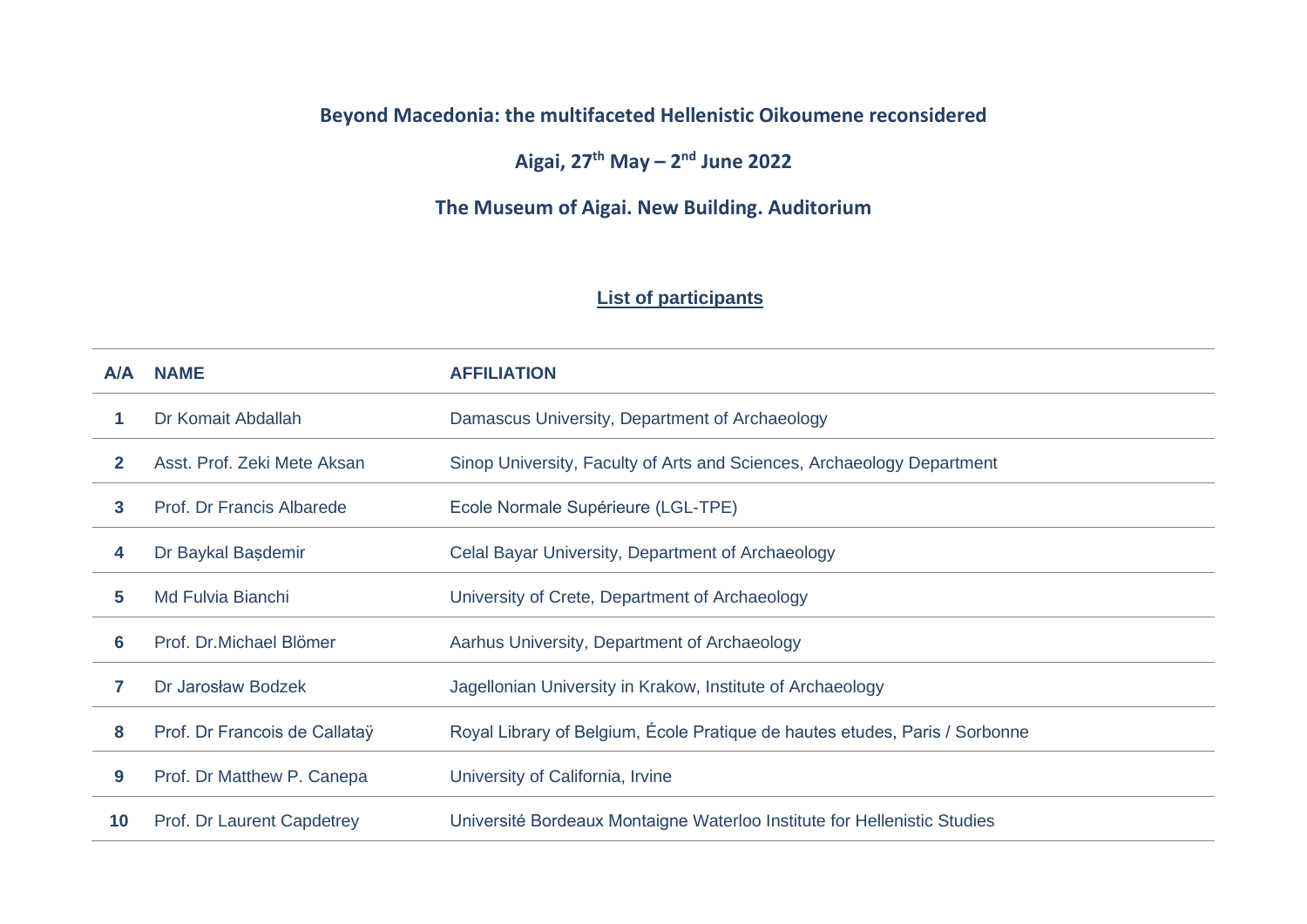| 11 | Prof. Dr Angelos Chaniotis                                             | Institute for Advanced Studies, Princeton, New Jersey, USA                                     |
|----|------------------------------------------------------------------------|------------------------------------------------------------------------------------------------|
| 12 | Prof. Dr Véronique Chankowski                                          | 'École française d'Athènes                                                                     |
| 13 | Prof. Dr Miltiades Chatzopoulos                                        | The Academy of Athens                                                                          |
| 14 | Dr Omar Coloru                                                         | Università degli Studi di Bari. Dipartimento di Ricerca e Innovazione Umanistica (DIRIUM)      |
| 15 | Dr Christopher Dickenson                                               | Aarhus University. Centre for Urban Network Evolutions (UrbNet), School of Culture and Society |
| 16 | Prof. Dr Ertekin M. Doksanalti                                         | Selcuk University (Selçuk Üniversitesi), Classical Archaeology                                 |
| 17 | Dr Frédérique Duyrat                                                   | Département des Monnaies, médailles et antiques de la Bibliothèque nationale de France         |
| 18 | <b>Roland Éttienne</b>                                                 | l'Université Paris 1-Panthéon Sorbonne – École française d'Athènes                             |
| 19 | <b>Dr Thomas Faucher</b>                                               | <b>CNRS</b>                                                                                    |
|    |                                                                        |                                                                                                |
| 20 | <b>Robin Lane Fox</b>                                                  | Universtiy of Oxford. New College                                                              |
| 21 | Dr Anastasia Georgiadou                                                | Ephorate of Antiquities of Imathia/Hellenic Ministry of Culture and Sports                     |
| 22 | Prof. Dr Kutalmiş Görkay                                               | Ankara Üniversitesi, Dil ve Tarih-Cografya Fakültesi, Klasik Arkeoloji Anabilim Dali           |
| 23 | Prof. Dr Anne-Marie Guimier-Sorbets Université de Paris Ouest-Nanterre |                                                                                                |
| 24 | Prof. Dr Ralf von den Hoff                                             | Institut für Archäologische Wissenschaften (IAW) der Universität Freiburg                      |
| 25 | Dr Simon Glenn                                                         | Ashmolean Museum Oxford                                                                        |
| 26 | Prof. Dr Panagiotis lossif                                             | Radbound University. Museum of Cycladic Art                                                    |
| 27 | Dr Ute Kelp                                                            | J. W. Goethe-Universität Frankfurt a. M.- DAI                                                  |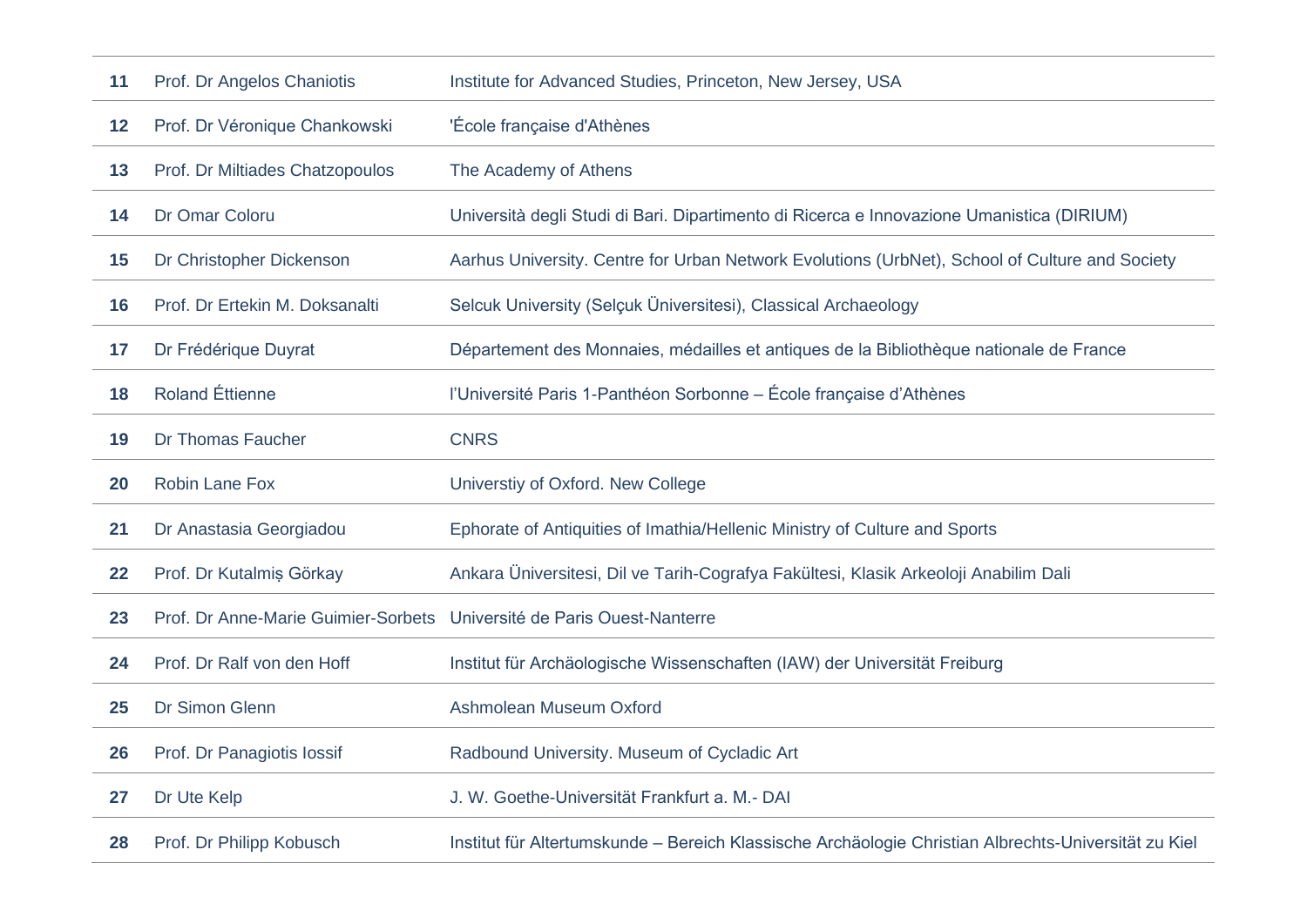| 29 | Prof. Dr P. Kosmin               | <b>Harvard University</b>                                                                         |
|----|----------------------------------|---------------------------------------------------------------------------------------------------|
| 30 | Dr Angeliki Kottaridi            | Ephorate of Antiquities of Imathia/Hellenic Ministry of Culture and Sports                        |
| 31 | Prof. Dr Christian Kunze         | Institut für Klassische Archäologie der Universität Regensburg                                    |
| 32 | Dr Eric Laufer                   | German Archaeological Institute                                                                   |
| 33 | Dr Gunvor Lindström              | German Archaeological Institute, Eurasia Department                                               |
| 34 | Prof. Dr Carlo Lippolis          | Università di Torino, Dipartimento di Studi Storici                                               |
| 35 | Prof. Dr Laurianne Martinez-Sève | 'École française d'Athènes                                                                        |
| 36 | Prof. Dr Andrew Meadows          | University of Oxford. Faculty of Classics. New College                                            |
| 37 | Dr Vito Messina                  | Università di Torino, Dipartimento di Studi Storici                                               |
| 38 | Prof. Dr Ioannis Mylonopoulos    | Columbia University, Department of Art History and Archaeology                                    |
| 39 | Prof. Dr Mehmet Önal             | Harran University, Faculty of Science and Literature, Department of Archeology, Sanliurfa-Türkiye |
| 40 | Assoc. Prof. Dr. Aşkım Özdizbay  | İstanbul Üniversitesi Edebiyat Fakültesi, Arkeoloji Bölümü, Klasik Arkeoloji Ana Bilim Dalı       |
| 41 | Dr Rocco Palermo                 | Dipartimento di Civiltà e Forme del Sapere Università di Pisa                                     |
| 42 | Prof. Dr Hatice Pamir            | Antioch/ Hatay, Mustafa Kemal University, Department of Archaeology                               |
| 43 | Prof. Dr Emanuele Papi           | Scuola Archeologica Italiana di Atene                                                             |
| 44 | Dr Paschalis Paschidis           | <b>National Hellenic Research Foundation</b>                                                      |
| 45 | Prof. Dr Felix Pirson            | Deutsches Archäologisches Institut. Istanbul                                                      |
| 46 | Prof. Dr Klaus Rheidt            | Bradenburgische Technische Univerisität. Cottbus - Senftenberg                                    |